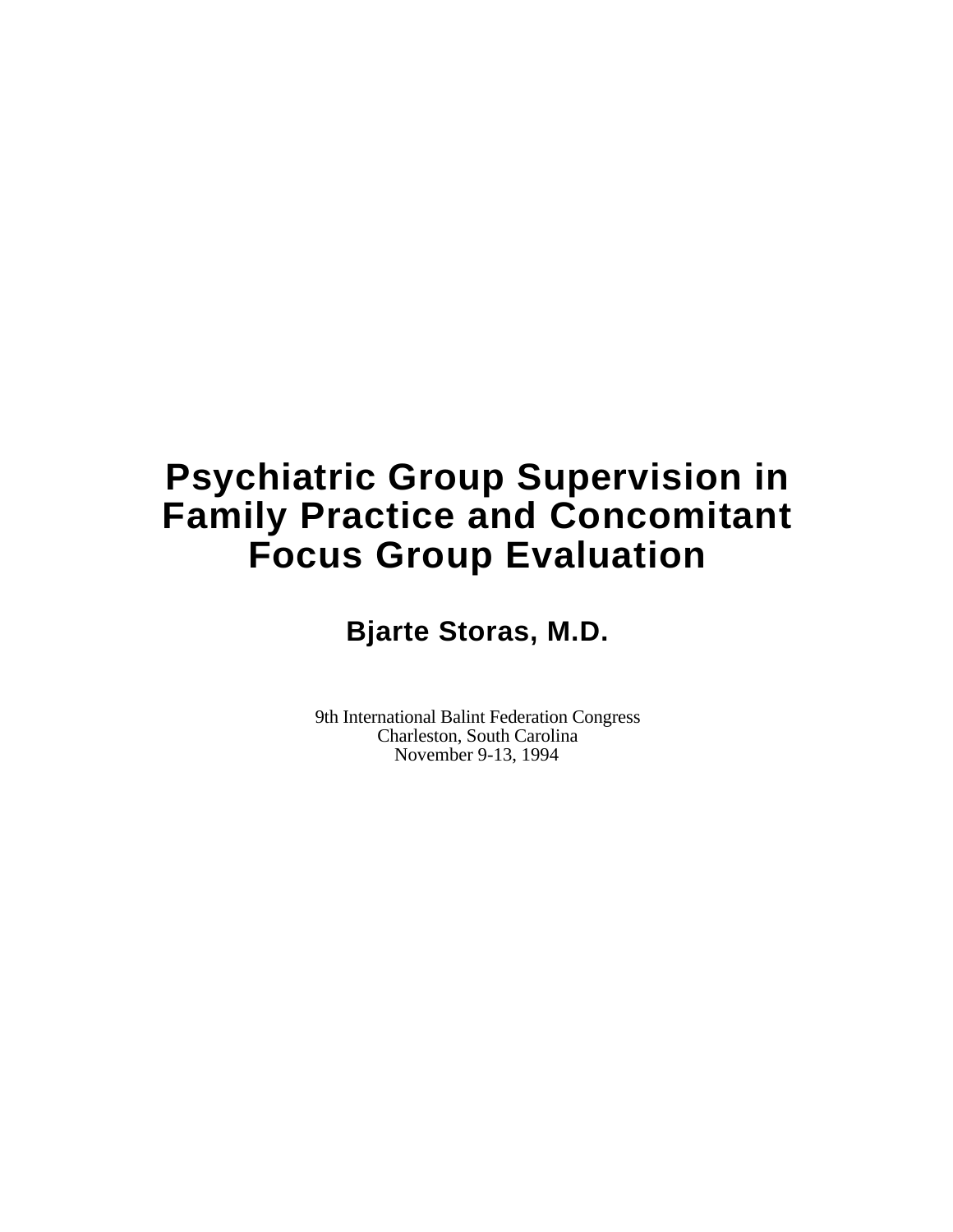#### **Psychiatric group supervision, Bjarte Storas** 1

The learning objectives for the presentation:

- 1. To present a model intended to increase competence in psychiatry in family practice in a scattered populated area.
- 2. To present reflections from the project about competence in psychiatry in general practice.
- 3. To reflect on the use of the focus group approach as an evaluation method for this project.

#### **INTRODUCTION**

Brief presentation with geographical description of the Hardanger in Norway.

The aim of this project was to try to develop and establish a model intended to increase competence and interest in psychiatry among family practitioners in this region. In 1992 funding from a governmental plan for stimulation of mental health services was used to establish a supervision group.

The group leader was a psychiatrist who had additional competence in group analysis working outside the region. Seven physicians met in the evenings for three hours each month over a period of two years from September 1992 to September 1994. The meetings took place at the health center of two of the participants and were led by the psychiatrist. The meetings were structured with a planned section at the beginning and a more open session at the end.

The conductor presented a planned theme in the first session followed by group discussion and some case presentation. Some of the themes we dealt with were: Depression, including the use of different antidepressants; psychosis and related problems; treatment with neuroleptics, anxiety, cognitive therapy, problems concerning family relations, psychiatric medical history, suicidology, projective identification, transference and countertransference, psychosomatic conditions, personality disorders and group processes. The use of rating scales was also presented (i.e., MADRS and Mini-scid).

#### **PRESENTATION OF THE FOCUS GROUP METHOD WHICH WAS USED AS EVALUATION METHOD IN THIS PROJECT:**

The focus group method is a qualitative research method based on group interviews. The participants are supposed to have something common regarding the questions to be explored. A structured discussion is supposed to deliver information about a circumscribed set of issues. Focus group approaches are well suited for collecting information about impressions, attitudes, experiences and beliefs of the participants. What is to be presented from the audiotaped material are relatively few main features and trends.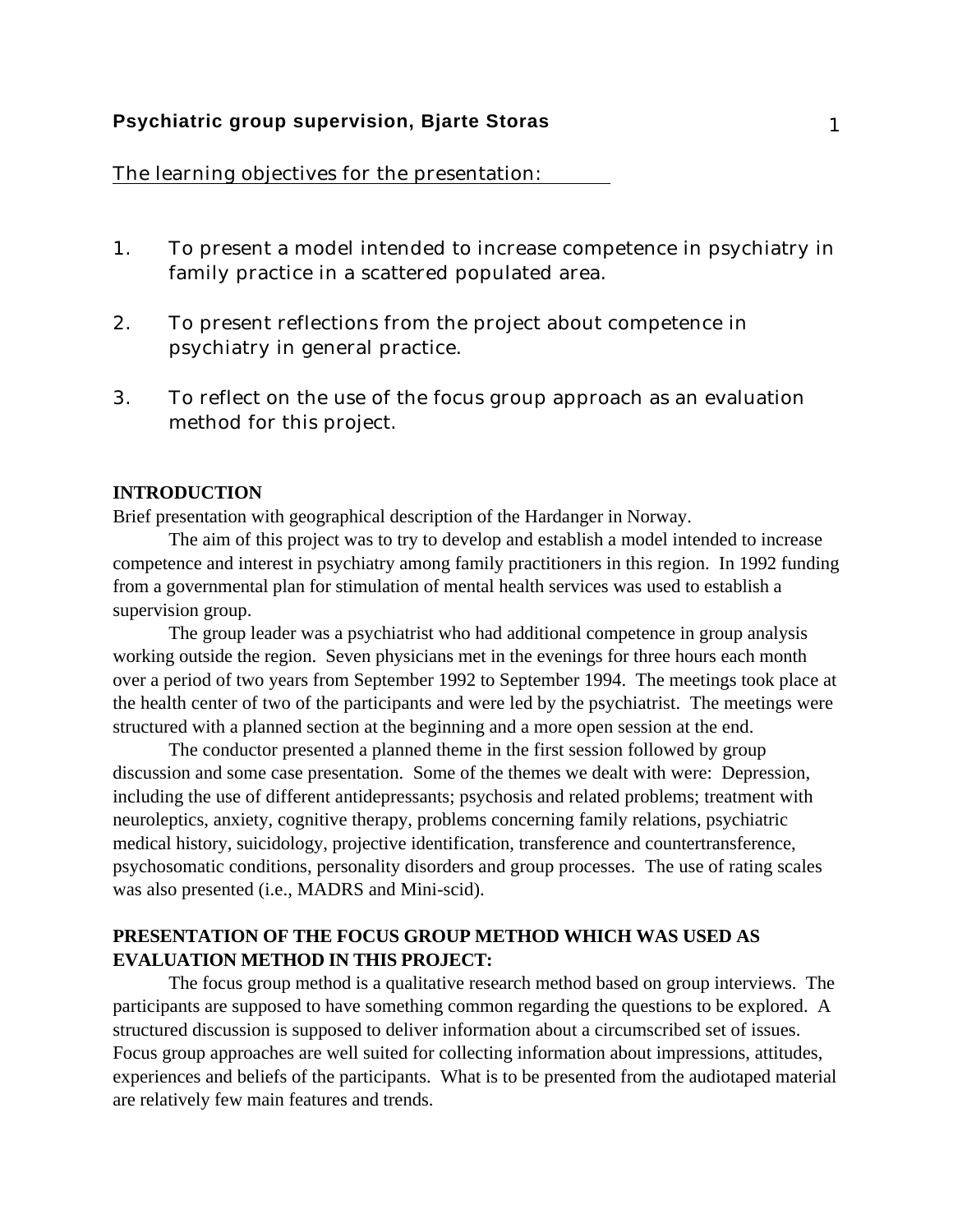#### **Psychiatric group supervision, Bjarte Storas** 2 2

The focus group discussion is led by a moderator. It should also include an assistant whose function shall be to sit on the sideline, taking notes and controlling that the relevant matters are being dealt with. A family physician not belonging to this project participated in the focus group evaluation as moderator. I had the role as assistant. The issues to be discussed had been worked out in cooperation with the moderator. The discussion was tape-recorded. The meetings in June 1993 and September 1994 were defined as focus group meetings. The other meetings were with one exception conducted without evaluation activities.

### **HAD THIS PROJECT LED TO INCREASED COMPETENCE IN PSYCHIATRY AMONG FAMILY PRACTITIONERS? REFLECTION ON COMPETENCE IN PSYCHIATRY AND FAMILY PRACTICE**

The participants reported in the focus group session that the program had delivered a useful updating of psychiatric knowledge for the family physicians. Previous knowledge was activated and psychiatric problems were actualized and discussed.

When increased psychiatric competence was considered and discussed, the most emphasized issue was increased confidence. The participants pointed to the experience of increased ability to observe problems or symptoms as the potential of a psychiatric problem, for instance they felt they gained the ability to recognize early stage depressive patterns behind actual presented problems or symptoms.

One of the physicians described a part of the increased competence as refined common sense - which enabled them to help patients to arrange their lives in better ways.

Several of the group participants emphasized that competence in psychiatry is related to an ability to accept various emotional crisis reactions as they manifest themselves and explain to the patient that reactions like that are not expressions of disease, but rather normal. One of the participants expressed this by quoting a patient: "The most important thing you said to me last time was that I was not ill."

Finally, some participants reported on an increased awareness of the limits of their own competence which resulted in a more refined referral practice. This should also be considered as competence in psychiatry in family practice.

#### **DISCUSSION ON THE EVALUATION METHOD USED IN THIS PROJECT**

An advantage with a focus group evaluation approach method like this is that it stimulates the mental readiness to reflect on the given topic. There are, however, only a limited amount of questions which can be illuminated during a brief group discussion. Important matters may be left out if relevant questions are not brought in to the focus group session. In order to promote an open discussion about the program, it is crucial to have another person than the project leader as the moderator.

The fact that the moderator has been together with me in presentation of the results probably has been a certain counterbalance against too much subjectivity. It was also very useful to have the tape recording as the basis for the presentation. It is my impression that it has been an advantage to make the evaluation as a group activity as it gave everybody the same experience